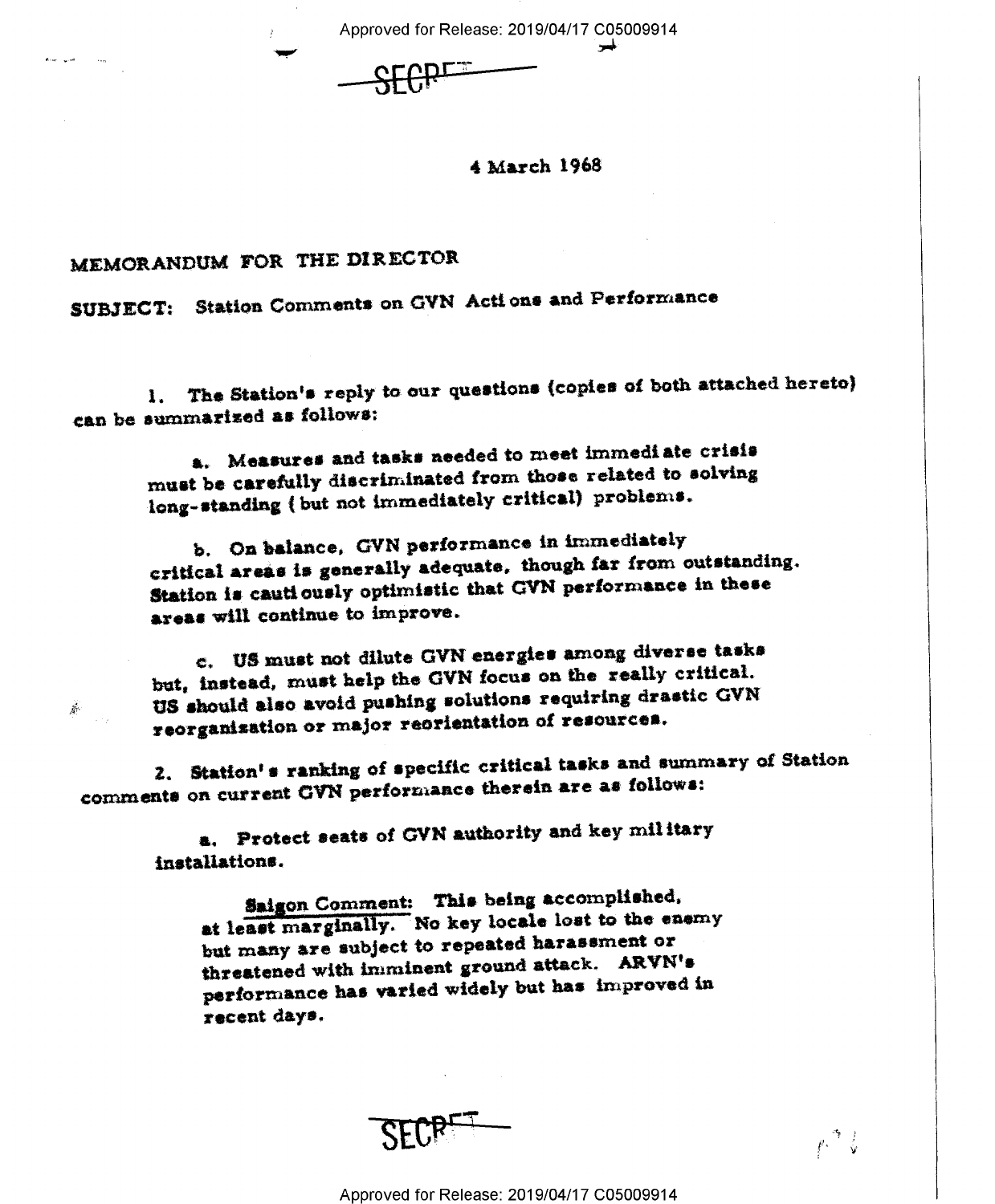Approved for Release: 2019/04/17 C05009914

b. Insure adequate (as distinct from optimum) performance by GVN military and civil elements in meeting current crisis.

Comment: At national (Saigon) level, there are signs GVN is recovering from initial shock and beginning to move adequately. President Thieu has begun to exert some leadership (in response to much urging). Thang's assignment gives some hope for IV Corps. Other corps commands seem marginal or adequate. Performance varies at province level, with US advisory effort in some places compensating for unsatisfactory GVN local performance. Little information from district.

c. Relieve suffering created by enemy attacks.

Comment: GVN is coping more or less adequately.

d. Rally populace against the enemy and restore confidence in GVN and loyalty to the state.

Comment: Vietnamese probably incapable of moving much faster than they are now moving, which is not very fast.

e. Counter the enemy's effort to destroy pacification and dominate rural areas.

. Comment: GVN performance marginal in terms of pushing assets back out into field. GVN feels, with reason, first priority must be given to protecting towns and cities. All Mission components are pushing the line that a good offensive is the best defensive, with some response in some areas. General Ky's assignment to survey this problem and make recommendations is an encouraging step forward.